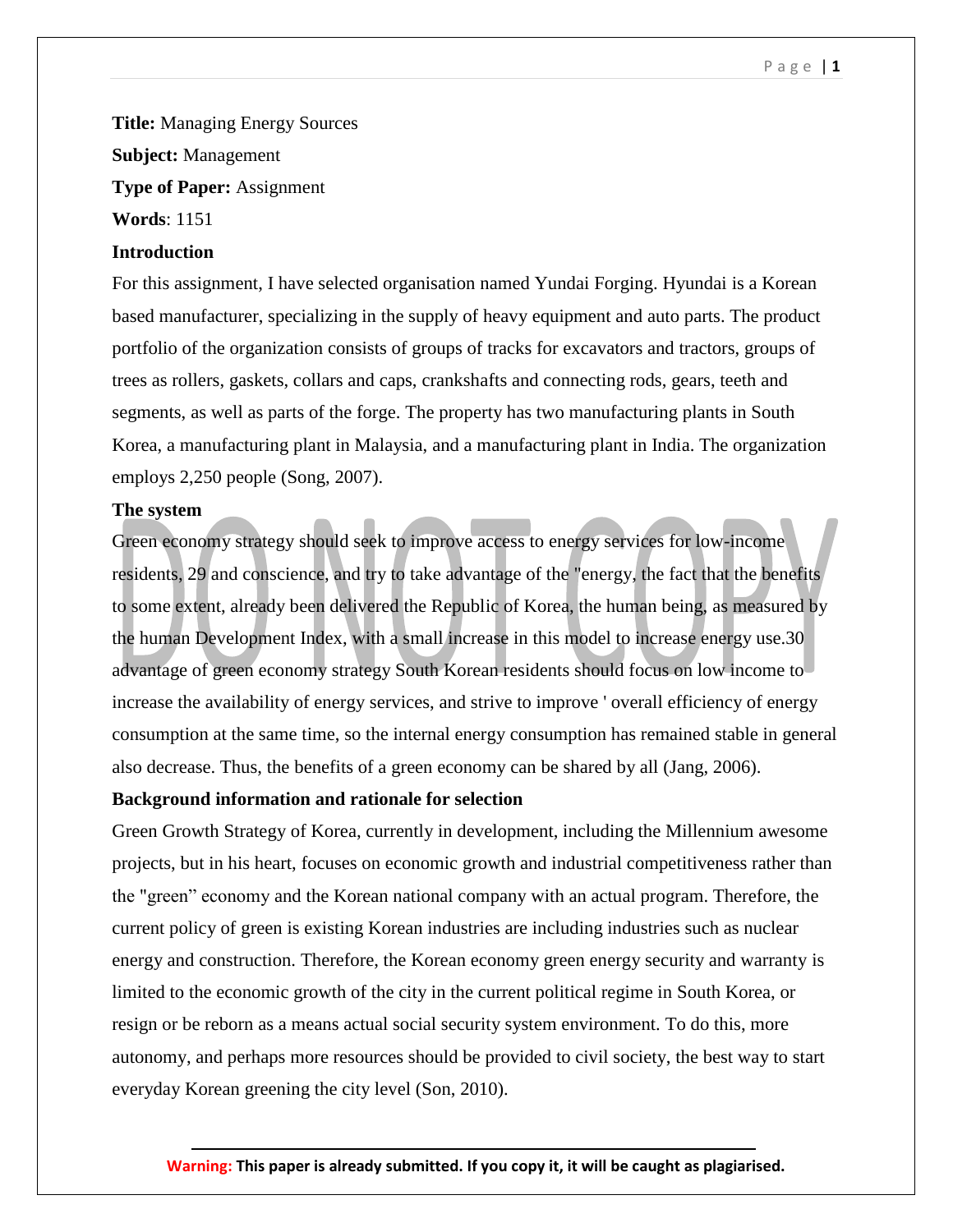Direct subsidies and higher initial investment costs financed by the government have been widely used to pay for renewable energy technologies. For example, the program of the local energy significantly using the equipment installed contribution of renewable energy sources. Under this scheme, the central government (Ministry ) to provide grants to local governments for effective implementation of the use of renewable sources such as photovoltaic solar power, wind and other energy devices of this program consists of two sub - projects: the construction of infrastructure, such as the establishment of local energy planning, feasibility studies of renewable energy in the area of enormous potential to improve public awareness of energy efficiency, completely covering 100% of the cost of the project and pilot projects to invest in energy efficient equipment, use of great potential in the renewable energy field, but 80 % of the cost of the investment (Moreno, 2006).

- Forgery: This process is called the hand, Smith forged and hammered to be applied to all ferrous and non-ferrous metals. Part of this process is:
- Closed Forge: This process is completely molten matrix into the cavity, and is applicable to all forms of shaping of ferrous and nonferrous metals.
- Agenda: This process of remodelling and expansion of a rod, pipe, or a cross section of other products, and applies to all forgings of ferrous and nonferrous metals (Son, 2010).

### **Energy monitoring programme**

Song (2007) discussed the monitoring data of energy consumption, in order to establish the basis for the management of energy and explain the differences in a set pattern. Its main objective is to keep the model provides, as well as all the necessary data on energy consumption, some of the drivers, a preliminary investigation (production, weather and other processes identified). M & T is the basis for normal relationships to determine the factors related to the behaviour of energy consumption ( throughputs production, weather, the availability of natural light, etc. ), a

leader in the company aims to help:

- Identify and explain the excessive use of energy
- Determine who consume fewer accidents are often those that have been so
- Draw consumption trends (weekly, seasonal, operating...)
- Determine future changes in planning the use of energy, the company
- Areas of specific waste energy diagnosis
- How to deal with changes to comply with the company in the past

**Warning: This paper is already submitted. If you copy it, it will be caught as plagiarised.**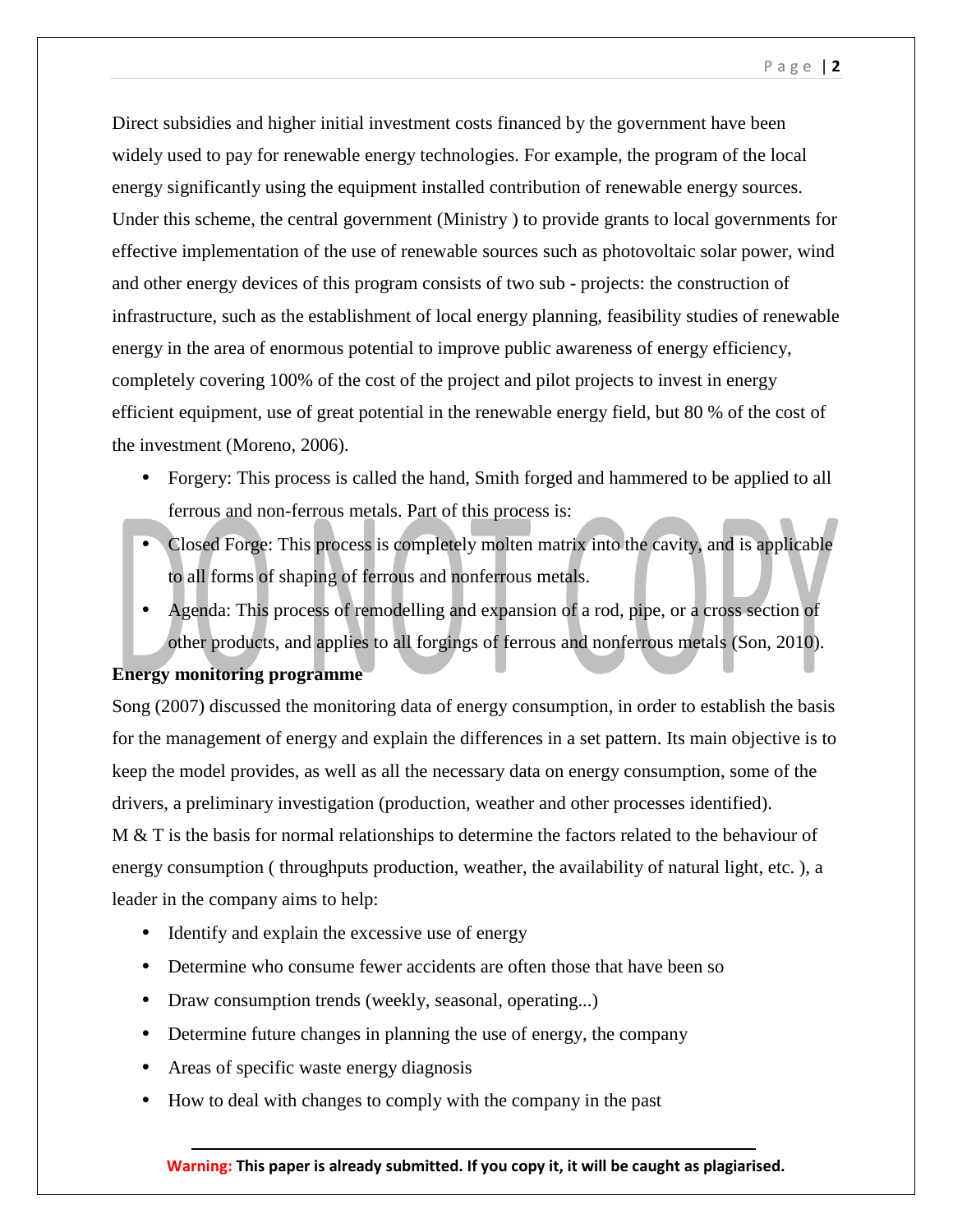- Development of performance of project management with low power consumption
- Manage their energy consumption, rather than accept a fixed cost of what you cannot control (Jeong, 2005).

# **Potential for benchmarking**

The first step is to collect data from several counters. Low-cost energy feedback displays have become available. Changes in the scope of data to be processed by the relationship between the desired frequency, and it can be every 30 seconds, every 15 minutes. It can be taken directly from the counter, others must be calculated. These measures are often called streams or channels (Jang, 2006).

Key factors such as production or live stream and match the space must also be taken. In many M & T projects implemented since 1980 a number of services have proven to be recurring:

- Energy savings: origins of energy consumption are typically 5 %, according to the carbon trust. Carbon fund has conducted a study of more than 1,000 small businesses found that, on average; an organization can save 5%.
- Reduce emissions of greenhouse gases: low power to reduce emissions
- Financing: the measured energy helps reduce energy efficiency projects funded
- Increased cost of goods and services: the insufficient to allow sharing between the various processes of the energy bill in a sector dose and can be considered as a cost of production
- Increased budget: the next technology m  $&$  t can help predict the energy consumption of changing business circumstances, such as
- Avoid waste: to help diagnose any loss of energy in the process (Son, 2010).

# **Conclusion**

In the context of the expansion of sustainable development in the local energy consumption, offers several advantages. The Power of Democracy for the opportunity (and responsibility) of local residents and civil society organizations involved in the production and consumption decisions. A face of a centralized power system, distributed systems, management should increase the use of renewable energy, improve energy efficiency and the transition to smooth the path of energy conservation of energy (Moreno, 2006).

To improve the efficiency and development of renewable energy to improve energy security, peak oil and energy to address the problem of resource depletion. Companies are more